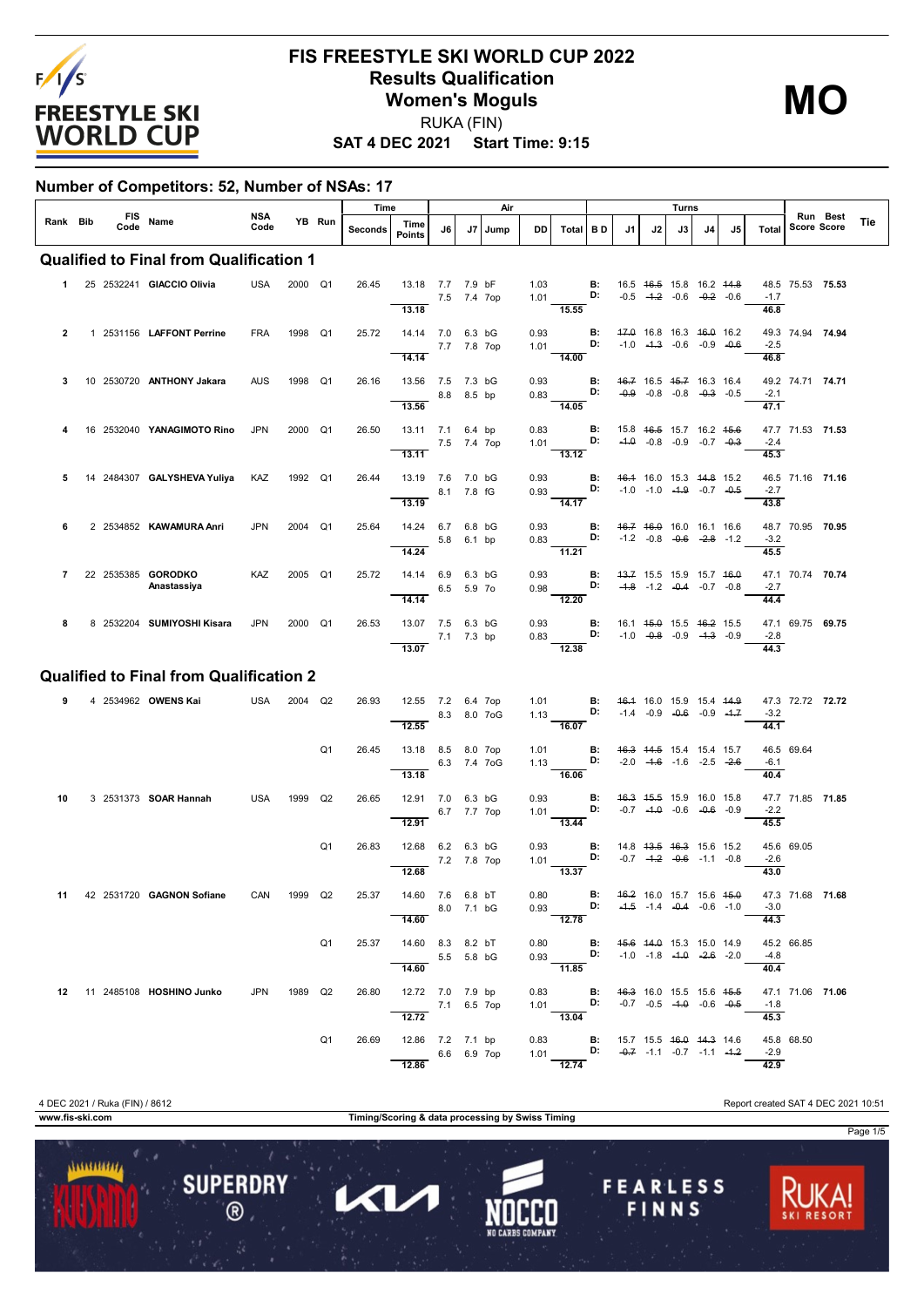

**MO**

**SAT 4 DEC 2021 Start Time: 9:15** RUKA (FIN)

|          |                      |                                         |                    |         |                | Time    |                                                   |             |                  | Air     |              |                                                                                                                       |                 |        |    | Turns                                                                     |    |    |                             |                    |                       |     |
|----------|----------------------|-----------------------------------------|--------------------|---------|----------------|---------|---------------------------------------------------|-------------|------------------|---------|--------------|-----------------------------------------------------------------------------------------------------------------------|-----------------|--------|----|---------------------------------------------------------------------------|----|----|-----------------------------|--------------------|-----------------------|-----|
| Rank Bib | Code                 | FIS Name                                | <b>NSA</b><br>Code |         | YB Run         | Seconds | Time<br><b>Points</b>                             | J6          |                  | J7 Jump | DD           | Total BD                                                                                                              |                 | J1     | J2 | J3                                                                        | J4 | J5 | Total                       | <b>Score Score</b> | Run Best              | Tie |
| 13       |                      | 6 2532270 JOHNSON Tess                  | <b>USA</b>         | 2000    | Q2             | 26.60   | 12.98<br>12.98                                    | 5.3<br>8.6  | 5.9 7o<br>8.3 bG |         | 0.98<br>0.93 | 13.33                                                                                                                 | В:<br>D:        | $-4.8$ |    | 46.4 15.5 45.2 16.0 15.7<br>$-1.6$ $-1.5$ $-1.4$ $-4.4$                   |    |    | $-4.5$<br>42.7              | 47.2 69.01 69.01   |                       |     |
|          |                      |                                         |                    |         | Q <sub>1</sub> | 26.98   | 12.48  4.3  5.4  7op<br>12.48                     | 6.6 7.4 bG  |                  |         | 1.01<br>0.93 | $-11.40$                                                                                                              | <b>B:</b><br>D: |        |    | 46.8 45.0 15.7 15.8 16.0<br>$-4.8$ $-1.5$ $-1.6$ $-1.5$ $-4.2$            |    |    | $-4.6$<br>42.9              | 47.5 66.78         |                       |     |
| 14       |                      | 7 2532031 TOMITAKA Hinako               | <b>JPN</b>         | 2000    | Q2             | 27.20   | 12.19 3.9 3.8 7o<br>12.19                         | 7.2 7.3 bp  |                  |         | 0.98<br>0.83 | D:<br>$\overline{9.78}$                                                                                               | В:              |        |    | 46.0 16.0 15.6 15.9 45.5<br>$-0.9$ $-1.2$ $-1.0$ $-1.2$ $-1.4$            |    |    | $-3.4$<br>44.1              | 47.5 66.07 68.68   |                       |     |
|          |                      |                                         |                    |         | Q <sub>1</sub> | 26.59   | 12.99 5.2 4.8 70<br>12.99                         | 7.8 6.9 bp  |                  |         | 0.98<br>0.83 | D:<br>$\frac{10.99}{ }$                                                                                               | В:              |        |    | 45.3 15.8 16.2 16.0 46.2<br>$-4.6$ $-1.4$ $-0.8$ $-1.1$ $-0.8$            |    |    | $-3.3$<br>44.7              | 48.0 68.68         |                       |     |
| 15       |                      | 24 2484720 DUFOUR-LAPOINTE CAN<br>Chloe |                    | 1991    | Q2             | 26.70   | 12.85 5.2 5.0 7o<br>12.85                         | 8.1 7.7 bp  |                  |         | 0.98<br>0.83 | D:<br>$-11.55$                                                                                                        | B:              |        |    | 46.2 15.0 15.6 15.7 45.0<br>$-0.8$ $-4.2$ $-0.8$ $-0.7$ $-1.0$            |    |    | $-2.6$<br>43.7              | 46.3 68.10 68.10   |                       |     |
|          |                      |                                         |                    |         | Q <sub>1</sub> | 27.17   | 12.23 5.6 6.2 7o<br>12.23                         | 7.0 7.9 bp  |                  |         | 0.98<br>0.83 | D:<br>11.95                                                                                                           | В:              |        |    | 14.3 44.0 15.4 45.5 15.4<br>$-1.3$ $-4.5$ $-0.8$ $-1.4$ $-1.2$            |    |    | $-3.9$<br>41.2              | 45.1 65.38         |                       |     |
| 16       |                      | 5 2529064 KAUF Jaelin                   | <b>USA</b>         | 1996    | Q2             | 26.38   | 13.27 3.6 4.0 bG<br>13.27                         | 3.0 4.0 70  |                  |         | 0.93<br>0.98 | 6.96                                                                                                                  | B:<br>D:        |        |    | 15.1 45.5 15.3 14.9 44.7<br>$-4.2$ $-4.4$ $-2.9$ $-2.2$ $-3.2$            |    |    | $-10.3$<br>35.0             | 45.3 55.23 67.77   |                       |     |
|          |                      |                                         |                    |         | Q <sub>1</sub> | 25.75   | 14.10 5.9 4.8 bG<br>14.10                         | 4.2 5.0 7 o |                  |         | 0.93<br>0.98 | D:<br>9.47                                                                                                            | В:              |        |    | 16.0 44.5 15.6 46.2 15.4<br>$-0.7$ $-1.1$ $-0.7$ $-1.0$ $-4.2$            |    |    | $-2.8$<br>44.2              | 47.0 67.77         |                       |     |
|          | <b>Not Qualified</b> |                                         |                    |         |                |         |                                                   |             |                  |         |              |                                                                                                                       |                 |        |    |                                                                           |    |    |                             |                    |                       |     |
| 17       |                      | 20 2533204 SCHWINGHAMMER<br>Maia        | CAN                | 2001    | Q2             | 26.12   | 13.61 8.2 8.1 bT<br>13.61                         | 6.4 6.7 fT  |                  |         | 0.80         | $0.84$ D:<br>$-12.01$                                                                                                 | В:              |        |    | 15.2 45.8 15.1 14.9 44.7<br>$-1.3$ $-0.6$ $-1.1$ $-0.8$ $-4.4$            |    |    | $-3.2$<br>42.0              | 45.2 67.62 67.62   |                       |     |
|          |                      |                                         |                    |         | Q <sub>1</sub> | 27.20   | 12.19 7.6 7.4 bT<br>12.19                         | 8.0 7.1 fT  |                  |         | 0.80<br>0.84 | D:<br>12.34                                                                                                           | В:              |        |    | 45.0 14.5 14.6 14.8 43.8<br>$-1.5$ $-4.0$ $-1.5$ $-1.1$ $-4.6$            |    |    | $-4.1$<br>39.8              | 43.9 64.33         |                       |     |
| 18       |                      | 15 2484416 COX Britteny                 | <b>AUS</b>         | 1994    | Q2             | 27.02   | 12.43 7.0 7.5 bT<br>12.43                         | 6.6 7.1 bG  |                  |         | 0.80<br>0.93 | $-12.16$                                                                                                              | B:<br>D:        |        |    | 44.8 15.0 15.4 45.9 15.0<br>$-4.3$ $-0.8$ $-0.7$ $-0.6$ $-0.9$            |    |    | $-2.4$<br>43.0              | 45.4 67.59 67.59   |                       |     |
|          |                      |                                         |                    |         | Q1             | 27.55   | 11.73 7.3 7.0 bT<br>11.73                         | 7.0 6.5 bG  |                  |         | 0.80<br>0.93 | D:<br>11.99                                                                                                           | В:              |        |    | 14.8 15.0 44.7 46.4 15.3<br>$-4.4$ $-0.9$ $-1.0$ $-0.7$ $-1.0$            |    |    | $-2.9$<br>42.2              | 45.1 65.92         |                       |     |
| 19       |                      | 13 2533044 SMIRNOVA Anastasiia RUS      |                    | 2002 Q2 |                | 26.79   | 12.73 7.7 7.4 3<br>12.73                          | 7.8 7.9 bG  |                  |         | 0.75<br>0.93 | D:<br>12.95                                                                                                           | В:              |        |    | 15.3 15.5 <del>15.6</del> 44.8 15.0<br>$-1.4$ $-4.5$ $-0.5$ $-1.5$ $-1.2$ |    |    | $-4.1$<br>41.7              |                    | 45.8 67.38 67.38 41.7 |     |
|          |                      |                                         |                    |         | Q1             |         | 26.85 12.65 7.5 7.4 3<br>8.2 8.0 bG<br>12.65      |             |                  |         |              | 0.75 <b>B</b> : 14.8 4 <del>5.5</del> 44.8 14.9 15.0<br>0.93 <b>D:</b> -1.3 -4.9 -1.3 -1.7 -4.3<br>$\overline{13.11}$ |                 |        |    |                                                                           |    |    | $-4.3$<br>40.4              | 44.7 66.16         |                       |     |
|          |                      | 20 43 2533488 NAKAO Haruka JPN 2001 Q2  |                    |         |                |         | 26.73  12.81  7.4  6.7  bG<br>6.2 5.3 IG<br>12.81 |             |                  |         |              | 0.93 <b>B:</b> 45.6 15.5 15.4 15.0 44.8<br>0.94 <b>D:</b> -0.8 -4.3 -1.1 -1.0 -1.2                                    |                 |        |    |                                                                           |    |    | $-3.3$<br>42.6              |                    | 45.9 67.36 67.38 41.5 |     |
|          |                      |                                         |                    |         | Q1             |         | 27.31 12.05 7.6 6.2 bG<br>$- 8.0 7.8$ IG<br>12.05 |             |                  |         |              | 0.93 <b>B:</b> 14.8 4 <del>5.5</del> 15.2 44.9 14.9<br>0.94 <b>D:</b> -4.9 -1.1 -1.0 -1.3 -0.9<br>13.83               |                 |        |    |                                                                           |    |    | $-3.4$<br>$\overline{41.5}$ | 44.9 67.38         |                       |     |

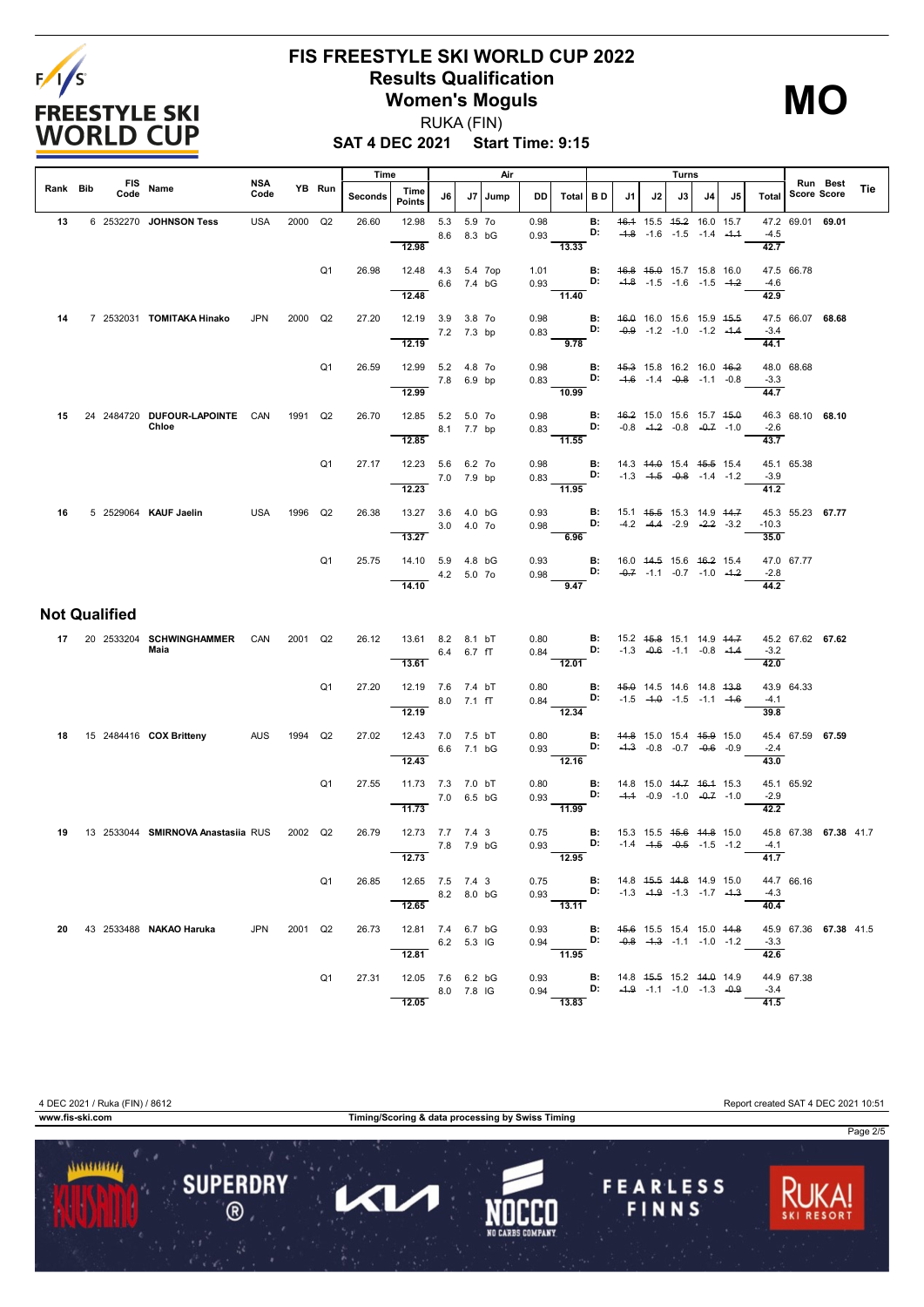

**MO**

**SAT 4 DEC 2021 Start Time: 9:15** RUKA (FIN)

|          |                    |                                                   |                    |         |                | Time    |                                         |             |                      | Air  |              |                                                                                                                   |           |                                                                |    | Turns                                                                                |    |    |                |                    |          |     |
|----------|--------------------|---------------------------------------------------|--------------------|---------|----------------|---------|-----------------------------------------|-------------|----------------------|------|--------------|-------------------------------------------------------------------------------------------------------------------|-----------|----------------------------------------------------------------|----|--------------------------------------------------------------------------------------|----|----|----------------|--------------------|----------|-----|
| Rank Bib | <b>FIS</b><br>Code | Name                                              | <b>NSA</b><br>Code |         | YB Run         | Seconds | Time<br><b>Points</b>                   | J6          | J7                   | Jump | DD           | Total   B D                                                                                                       |           | J1                                                             | J2 | J3                                                                                   | J4 | J5 | Total          | <b>Score Score</b> | Run Best | Tie |
| 21       |                    | 19 2531523 BROWN Berkley                          | CAN                | 2000 Q2 |                | 27.26   | 12.11<br>12.11                          | 6.9<br>8.4  | 6.7 bT<br>8.0 fT     |      | 0.80<br>0.84 | 12.32                                                                                                             | В:<br>D:  |                                                                |    | 46.3 15.5 15.2 15.0 44.0<br>$-4.0$ $-1.0$ $-1.0$ $-1.0$ $-4.6$                       |    |    | $-3.0$<br>42.7 | 45.7 67.13 67.13   |          |     |
|          |                    |                                                   |                    |         | Q1             | 27.05   | 12.39 5.6<br>12.39                      |             | 5.6 bT<br>8.2 7.8 fT |      | 0.80<br>0.84 | $-11.19$                                                                                                          | B:<br>D:  |                                                                |    | 43.8 15.0 14.8 45.4 14.4<br>$-1.0$ $-1.0$ $-4.4$ $-0.7$ $-0.9$                       |    |    | $-2.9$<br>41.3 | 44.2 64.88         |          |     |
| 22       |                    | 9 2485348 DUFOUR-LAPOINTE CAN<br>Justine          |                    | 1994 Q2 |                | 26.82   | 12.69 6.2 6.5 7o<br>12.69               |             | 7.0 6.3 bG           |      | 0.98<br>0.93 | 12.40                                                                                                             | B:<br>D:  |                                                                |    | 15.1 <del>15.8</del> 15.4 15.2 <del>15.1</del><br>$-4.7$ $-4.0$ $-1.2$ $-1.4$ $-1.2$ |    |    | $-3.8$<br>41.9 | 45.7 66.99 66.99   |          |     |
|          |                    |                                                   |                    |         | Q <sub>1</sub> | 26.42   | 13.22  5.5  4.4  7o<br>13.22            | 8.6 7.5 bG  |                      |      | 0.98         | 0.93<br>$\overline{12.33}$                                                                                        | B:<br>D:  |                                                                |    | 14.1 44.0 46.4 15.2 15.3<br>$-2.8$ -1.0 -0.8 -1.5 -0.7                               |    |    | $-3.3$<br>41.3 | 44.6 66.85         |          |     |
| 23       |                    | 47 2530350 SCHILD Morgan                          | USA                | 1997 Q2 |                | 26.73   | 12.81  4.7  5.1  7op<br>12.81           |             | 7.5 7.9 bp           |      | 1.01         | $0.83$ D:<br>$\frac{1}{11.33}$                                                                                    | B:        |                                                                |    | 46.3 16.0 45.2 15.8 15.4<br>$-4.3$ $-4.8$ $-1.5$ $-1.4$ $-1.7$                       |    |    | $-4.6$<br>42.6 | 47.2 66.74 66.74   |          |     |
|          |                    |                                                   |                    |         | Q <sub>1</sub> | 27.34   | 12.01 6.1 6.5 7o<br>12.01               | 8.1 7.3 bp  |                      |      | 0.98<br>0.83 | D:<br>12.55                                                                                                       | B:        |                                                                |    | 14.8 45.0 14.8 44.5 14.9<br>$-2.2$ $-1.6$ $-2.3$ $-1.8$ $-1.2$                       |    |    | $-5.6$<br>38.9 | 44.5 63.46         |          |     |
| 24       |                    | 26 2532085 AMRENOVA Ayaulym KAZ                   |                    | 2001 Q2 |                | 26.00   | 13.77 6.5 5.9 bp<br>13.77               |             | 3.8 2.7 bG           |      | 0.83<br>0.93 | 8.16                                                                                                              | B:<br>D:  |                                                                |    | 15.3 <del>16.5</del> 14.9 14.8 <del>14.4</del><br>$-1.8$ $-4.3$ $-1.9$ $-2.6$ $-2.4$ |    |    | $-6.1$<br>38.9 | 45.0 60.83 66.17   |          |     |
|          |                    |                                                   |                    |         | Q1             | 26.46   | 13.16 6.2 6.5 bp<br>13.16               |             | 8.1 7.7 bG           |      | 0.83<br>0.93 | $\mathbf{D}$<br>12.61                                                                                             | B:        |                                                                |    | 43.4 13.5 15.0 15.4 45.7<br>$-4.8$ $-1.4$ $-1.1$ $-1.0$ $-4.0$                       |    |    | $-3.5$<br>40.4 | 43.9 66.17         |          |     |
| 25       |                    | 29 2527272 ONEILL Taylah                          | AUS                | 1994    | Q2             | 27.25   | 12.12 5.6 5.7 bT<br>7.5 8.1 bG<br>12.12 |             |                      |      | 0.80         | 0.93<br>$-11.77$                                                                                                  | B:<br>D:  |                                                                |    | 15.0 15.0 15.2 <del>15.5 14.7</del><br>$-1.2$ $-1.2$ $-4.5$ $-4.4$ $-1.4$            |    |    | $-3.8$<br>41.4 | 45.2 65.29 65.29   |          |     |
|          |                    |                                                   |                    |         | Q <sub>1</sub> | 27.74   | 11.48 6.4 5.4 bT<br>11.48               |             | 8.2 7.4 bG           |      | 0.80<br>0.93 | $\mathbf{D}$<br>$-11.97$                                                                                          | <b>B:</b> |                                                                |    | 13.1 12.0 <del>12.0</del> 13.9 13.4<br>$-1.1$ $-1.1$ $-4.7$ $-4.4$ $-1.2$            |    |    | $-3.4$<br>35.1 | 38.5 58.55         |          |     |
| 26       |                    | 23 2530565 GILBERT Valerie                        | CAN                | 1998    | Q2             | 28.25   | 10.81 6.3 6.1 bp<br>10.81               | 5.6 5.1 7op |                      |      | 0.83<br>1.01 | 10.54                                                                                                             | B:<br>D:  |                                                                |    | 15.2 44.0 14.7 45.2 14.7<br>$-4.6$ $-4.4$ $-1.2$ $-1.2$ $-1.5$                       |    |    | $-3.9$<br>40.7 | 44.6 62.05 62.05   |          |     |
|          |                    |                                                   |                    |         | Q <sub>1</sub> | 26.57   | 13.02 7.1 6.5 bp<br>13.02               |             | 5.0 4.7 70           |      | 0.83<br>0.98 | $-10.39$                                                                                                          | B:<br>D:  |                                                                |    | 15.1 43.5 45.2 13.7 14.0<br>$-0.9$ $-1.8$ $-1.9$ $-2.4$ $-1.7$                       |    |    | -5.4<br>37.4   | 42.8 60.81         |          |     |
| 27       |                    | 37 2529730 ASH Sophie                             | AUS                | 1996    | Q2             | 27.99   | 11.15 5.7<br>11.15                      |             | 5.5 bT<br>6.8 7.1 bG |      | 0.80<br>0.93 | 10.94                                                                                                             | B:<br>D:  |                                                                |    | 45.2 15.0 15.0 14.9 44.2<br>$-2.3$ $-4.4$ $-1.7$ $-2.1$ $-2.0$                       |    |    | $-5.8$<br>39.1 | 44.9 61.19 61.19   |          |     |
|          |                    |                                                   |                    |         | Q1             | 27.59   | 11.68 5.2 4.7 bT<br>11.68               | 6.2 7.3 bG  |                      |      | 0.80<br>0.93 | 10.23                                                                                                             | B:<br>D:  | 15.2 46.5 14.9 13.6 43.4<br>$-1.6$ $-1.0$ $-1.7$ $-1.8$ $-1.5$ |    |                                                                                      |    |    | $-4.8$<br>38.9 | 43.7 60.81         |          |     |
| 28       |                    | 21 2530539 GERKEN SCHOFIELD GBR 1998 Q2<br>Leonie |                    |         |                | 27.66   | 11.59  4.6  4.5  bL<br>11.59            | 5.0 5.1 bG  |                      |      |              | 0.82 <b>B</b> : 14.0 <del>11.5</del> 14.5 <del>14.6</del> 13.2<br>0.93 <b>D:</b> -2.4 -1.4 -1.2 -0.6 -1.1<br>8.42 |           |                                                                |    |                                                                                      |    |    | $-3.7$<br>38.0 | 41.7 58.01 59.87   |          |     |
|          |                    |                                                   |                    |         | Q <sub>1</sub> | 27.28   | 12.09  4.1  5.8 bT<br>12.09             | 6.2 7.4 bG  |                      |      |              | 0.80 <b>B:</b> 44.8 42.0 14.6 13.5 14.3<br>0.93 <b>D:</b> -4.3 -1.8 -1.6 -2.4 -1.5<br>$-10.28$                    |           |                                                                |    |                                                                                      |    |    | $-4.9$<br>37.5 | 42.4 59.87         |          |     |
| 29       |                    | 17 2530274 CABROL Camille                         | FRA 1997 Q1        |         |                | 28.58   | 10.37 4.6 5.1 bT<br>10.37               | 5.0 4.9 bG  |                      |      |              | 0.80 <b>B:</b> 14.3 45.0 13.9 14.0 43.9<br>0.93 <b>D:</b> $-1.8$ $-4.3$ $-2.5$ $-1.5$ $-1.8$<br>8.48              |           |                                                                |    |                                                                                      |    |    | $-5.1$<br>37.1 | 42.2 55.95 55.95   |          |     |
| 30       |                    | 32 2532509 WEESE Sophie                           | GER 1999 Q1        |         |                | 26.30   | 13.38 6.4 5.8 bT<br>13.38               | 5.7 6.4 bG  |                      |      |              | 0.80 <b>B:</b> 42.4 11.8 12.3 44.7 11.8<br>0.93 <b>D:</b> -4.6 -1.8 -2.9 -1.7 -2.2<br>10.50                       |           |                                                                |    |                                                                                      |    |    | $-5.7$<br>30.2 | 35.9 54.08 54.08   |          |     |

**www.fis-ski.com Timing/Scoring & data processing by Swiss Timing**

 $\blacktriangleleft$ 

Π

**SUPERDRY** 

 $\circledR$ 

 $11111111111$ 

**FEARLESS** 

FINNS

Page 3/5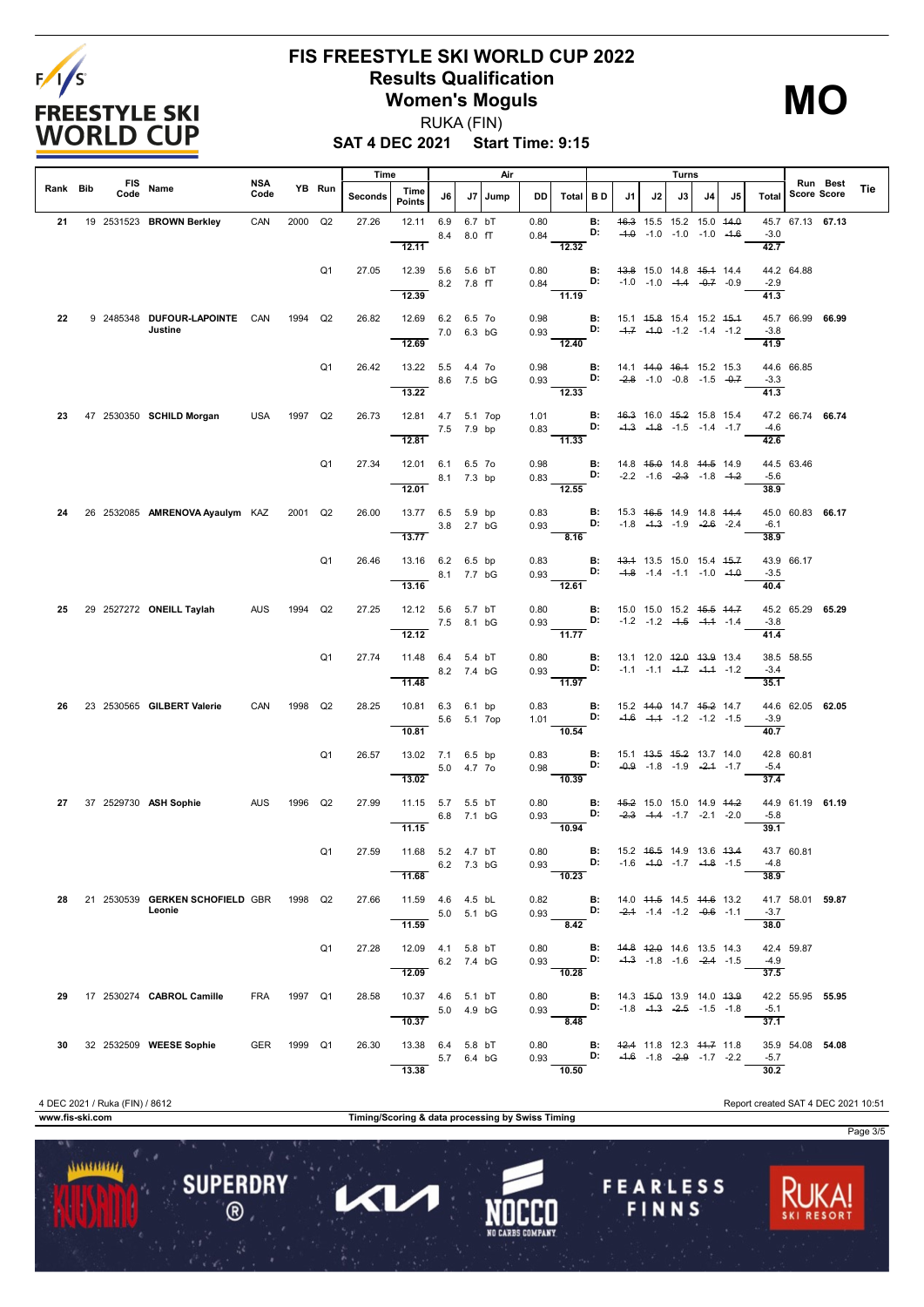

**MO**

**SAT 4 DEC 2021 Start Time: 9:15** RUKA (FIN)

|          |             |                                                  |             |         |        | Time    |                                          |                            |                  | Air  |              |                                                                                                                         |                 |    |    | Turns                                                             |    |    |                             |                    |          |     |
|----------|-------------|--------------------------------------------------|-------------|---------|--------|---------|------------------------------------------|----------------------------|------------------|------|--------------|-------------------------------------------------------------------------------------------------------------------------|-----------------|----|----|-------------------------------------------------------------------|----|----|-----------------------------|--------------------|----------|-----|
| Rank Bib | FIS<br>Code | Name                                             | NSA<br>Code |         | YB Run | Seconds | Time<br><b>Points</b>                    | J6                         | J7               | Jump | DD           | Total BD                                                                                                                |                 | J1 | J2 | J3                                                                | J4 | J5 | Total                       | <b>Score Score</b> | Run Best | Tie |
| 31       |             | 39 2533910 CHUDINOVA Polina                      | <b>RUS</b>  | 2002 Q1 |        | 26.48   | 13.14<br>13.14                           | 6.3<br>7.2                 | 5.9 bT<br>8.1 bG |      | 0.80<br>0.93 | 11.99                                                                                                                   | В:<br>D:        |    |    | 43.7 13.5 13.0 13.0 42.6<br>$-2.6$ $-4.0$ $-4.1$ $-3.2$ $-5.0$    |    |    | $-11.3$<br>28.2             | 39.5 53.33 53.33   |          |     |
| 32       |             | 12 2530540 GERKEN SCHOFIELD GBR<br>Makayla       |             | 1999    | Q1     | 27.06   | 12.38 6.4 6.2 bG<br>12.38                | 6.2 6.0 bp                 |                  |      | 0.93<br>0.83 | 10.91                                                                                                                   | В:<br>D:        |    |    | 44.7 12.5 43.8 12.9 13.7<br>$-5.3$ $-2.7$ $-4.0$ $-4.6$ $-3.2$    |    |    | $-11.8$<br>27.3             | 39.1 50.59 50.59   |          |     |
| 33       |             | 49 2535386 GRAUR Olessya                         | KAZ         | 2004 Q1 |        | 27.08   | 12.35 5.8 6.7 bT<br>12.35                | 6.0 6.4 bG                 |                  |      | 0.80<br>0.93 | 10.76                                                                                                                   | В:<br>D:        |    |    | 11.3 42.8 12.0 40.0 11.8<br>$-2.8$ $-3.2$ $-3.3$ $-2.9$ $-3.2$    |    |    | $-9.3$<br>25.8              | 35.1 48.91 48.91   |          |     |
| 34       |             | 51 2533011 GUAN Ziyan                            | CHN         | 2000 Q1 |        | 30.08   | 8.40 5.0 4.7 bT<br>8.40                  | 5.6 5.3 bG                 |                  |      | 0.80<br>0.93 | D:<br>8.94                                                                                                              | B:              |    |    | 42.4 11.8 12.0 44.8 12.0<br>$-1.8$ $-2.7$ $-1.9$ $-0.9$ $-1.5$    |    |    | $-5.2$<br>30.6              | 35.8 47.94 47.94   |          |     |
| 35       |             | 27 2530095 MEILINGER Melanie AUT                 |             | 1991 Q1 |        | 29.98   | 8.53 4.0 4.4 S                           | 5.2 5.7 bp                 |                  |      | 0.48<br>0.83 |                                                                                                                         | <b>B:</b><br>D: |    |    | 12.8 43.5 12.9 12.0 44.6<br>$-2.4$ $-2.0$ $-1.5$ $-1.6$ $-1.4$    |    |    | $-5.1$                      | 37.7 47.66 47.66   |          |     |
| 36       |             | 40 2533937 VOUTILAINEN Riikka FIN                |             | 2002 Q1 |        | 30.59   | 8.53<br>7.73                             | 3.0 3.4 bT<br>$6.1$ 5.8 fT |                  |      | 0.80<br>0.84 | 6.53<br>D:                                                                                                              | В:              |    |    | 12.5 12.0 44.6 12.0 43.0<br>$-1.7$ $-2.5$ $-2.5$ $-1.7$ $-4.6$    |    |    | 32.6<br>$-5.9$              | 36.5 45.88 45.88   |          |     |
| 37       |             | 34 2534658 PRYIMAK Viktorija                     | <b>UKR</b>  | 2003 Q1 |        | 31.45   | 7.73<br>$6.60$ $4.5$ $5.2$ l             | 7.0 6.8 bp                 |                  |      | 0.81<br>0.83 | 7.55                                                                                                                    | B:<br>D:        |    |    | 11.3 42.0 11.7 11.5 44.0<br>$-2.5$ $-3.6$ $-2.1$ $-2.5$ $-2.0$    |    |    | 30.6<br>$-7.1$              | 34.5 43.65 43.65   |          |     |
| 38       |             | 50 2530097 RAMSAUER Katharina AUT                |             | 1995 Q1 |        | 29.27   | 6.60<br>9.47 3.2 3.0 bG                  | 7.0 7.3 bL                 |                  |      | 0.93<br>0.82 | 9.65                                                                                                                    | <b>B:</b><br>D: |    |    | 11.8 $9.5$ 11.5 $13.0$ 11.5<br>$-3.0$ $-3.8$ $-4.2$ $-2.4$ $-2.7$ |    |    | 27.4<br>$-9.5$              | 34.8 43.51 43.51   |          |     |
| 39       |             | 44 2533012 MA Zhuoni                             | CHN         | 1998    | Q1     | 31.75   | 9.47<br>6.20                             | 4.4 4.3 bT<br>4.6 4.8 bG   |                  |      | 0.80<br>0.93 | 8.74<br>D:                                                                                                              | <b>B:</b>       |    |    | 40.4 11.0 44.4 11.1 11.2<br>$-2.4$ $-1.8$ $-3.9$ $-4.4$ $-1.8$    |    |    | 25.3<br>$-6.0$              | 33.3 41.34 41.34   |          |     |
| 40       |             | 45 2535376 BERGHUIS Laura                        | <b>NED</b>  | 2004 Q1 |        | 29.93   | 6.20<br>8.60 6.4 5.8 bT                  |                            |                  |      | 0.80         | 7.84                                                                                                                    | <b>B:</b><br>D: |    |    | 11.5 44.5 10.8 11.0 40.8<br>$-3.6$ $-2.0$ $-3.9$ $-3.8$ $-4.6$    |    |    | 27.3<br>$-11.3$             | 33.3 39.97 39.97   |          |     |
|          |             | 53 2534086 CASS Sabrina                          | <b>BRA</b>  | 2002 Q1 |        | 28.83   | 8.60<br>10.05                            | 5.4 5.3 fT<br>3.7 3.7 bG   |                  |      | 0.84<br>0.93 | 9.37                                                                                                                    | В:              |    |    | 11.5 44.0 13.6 12.0 44.0                                          |    |    | 22.0                        | 37.1 39.54 39.54   |          |     |
| 42       |             | 33 2528169 <b>GASPARINI Nicole</b>               | SUI         | 1997 Q1 |        | 30.47   | 10.05<br>7.89  4.7  4.7  bT              | 6.8 6.1 bp                 |                  |      | 0.83<br>0.80 | 8.79                                                                                                                    | D:<br>В:        |    |    | $-8.9$ $-4.5$ $-4.6$ $-5.2$ $-6.6$<br>40.6 42.5 11.8 11.9 12.0    |    |    | $-16.4$<br>20.7             | 35.7 32.97 32.97   |          |     |
|          |             |                                                  |             |         |        |         | 7.89                                     | 3.1 3.4 bG                 |                  |      | 0.93         | 6.78                                                                                                                    | D:              |    |    | $-5.5$ $-8.2$ $-5.0$ $-5.3$ $-6.6$                                |    |    | $-17.4$<br>18.3             |                    |          |     |
| 43       |             | 28 2532819 WEESE Hanna                           | <b>GER</b>  | 2001 Q1 |        | 27.54   | 11.74  4.6  4.1  bG<br>11.74             | $0.0$ $0.0$ NJ             |                  |      | 0.93<br>0.00 | 4.04                                                                                                                    | В:<br>D:        |    |    | 43.5 13.0 12.0 44.7 12.2<br>$-6.6$ $-6.4$ $-8.6$ $-6.3$ $-9.0$    |    |    | $-21.6$<br>15.6             | 37.2 31.38 31.38   |          |     |
|          |             | 31 2534483 SAMANKOVA Dorota CZE                  |             | 2002 Q1 |        | 31.06   | 7.11 4.6 3.7 bT<br>7.11                  | 4.0 3.2 bG                 |                  |      | 0.80<br>0.93 | D: $-6.2$ $-5.6$ $-4.4$ $-6.1$ $-5.4$<br>6.66                                                                           | В:              |    |    | 44.7 11.5 10.9 40.5 11.0                                          |    |    | 16.3                        | 33.4 30.07 30.07   |          |     |
|          |             | 45 35 2527561 LINan                              | CHN 1992 Q1 |         |        | 28.85   | 10.02 7.2 5.8 bp<br>3.0 2.7 bG<br>10.02  |                            |                  |      |              | 0.83 <b>B:</b> 44.0 10.0 9.1 8.0 10.8<br>8.04                                                                           |                 |    |    |                                                                   |    |    | $-26.9$<br>$\overline{3.0}$ | 29.9 21.06 21.06   |          |     |
| 46       |             | 41 2537262 CAO Tianging                          | CHN 2004 Q1 |         |        | 31.23   | 6.89  4.2  5.6 bp<br>4.3 4.8 7op<br>6.89 |                            |                  |      |              | 0.83 <b>B:</b> 4 <del>0.3</del> 13.0 10.6 43.7 11.5<br>1.01 <b>D:</b> -13.3 -14.8 -10.2 -13.6 -13.9<br>8.65             |                 |    |    |                                                                   |    |    | -40.8<br>0.3                | 35.1 15.84 15.84   |          |     |
| 47       |             | 36 2533547 DEGROOTE Fantine FRA 2001 Q1          |             |         |        | 35.37   | 1.44  4.5  5.0 bp<br>7.7 7.4 bG          | 1.44                       |                  |      |              | 0.83 <b>B</b> : 11.5 12.5 12.6 <del>14.1 10.7</del><br>0.93 <b>D:</b> -13.1 -8.7 -12.5 -14.0 -11.0<br>$\frac{1}{10.96}$ |                 |    |    |                                                                   |    |    | -36.6<br>0.3                | 36.6 12.70 12.70   |          |     |
|          |             | 48  46  2534580  COUFALOVA Eliska  CZE  2003  Q1 |             |         |        | 33.41   | 4.02  1.6  3.0 bp<br>$\overline{4.02}$   | $-$ 1.9 1.8 bG             |                  |      |              | 0.83 <b>B</b> : 9.2 44.8 9.6 9.0 9.5<br>0.93 <b>D:</b> -8.0 -8.3 -8.6 -8.3 -8.5<br>3.62                                 |                 |    |    |                                                                   |    |    | $-25.1$<br>3.2              | 28.3 10.84 10.84   |          |     |

**www.fis-ski.com Timing/Scoring & data processing by Swiss Timing**

1

 $\mathbf{C}$ 

**SUPERDRY** 

 $\circledR$ 

 $11111111111$ 

4 DEC 2021 / Ruka (FIN) / 8612 Report created SAT 4 DEC 2021 10:51

**FEARLESS** 

FINNS

Page 4/5